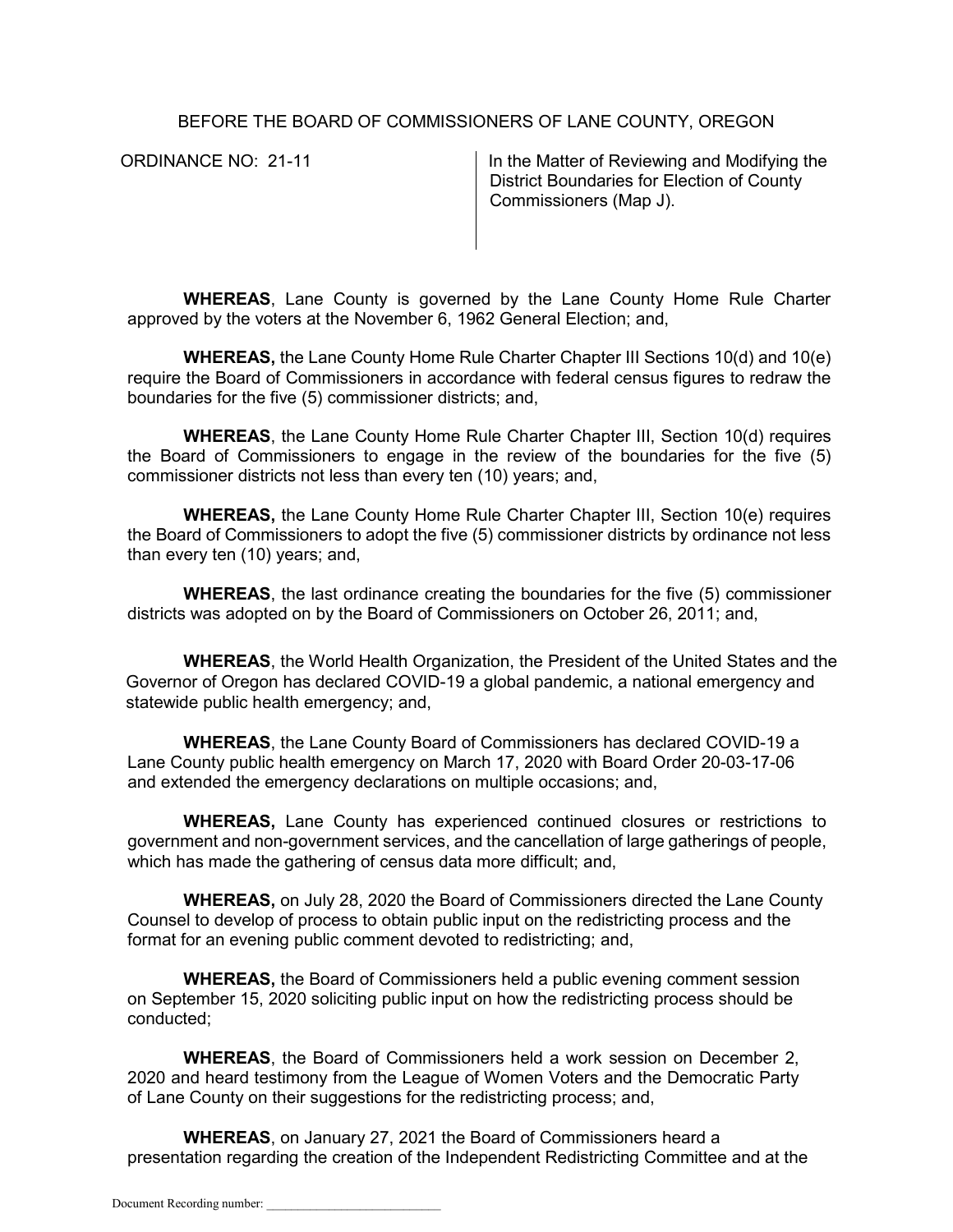conclusion of the meeting the Board directed the Lane County Counsel to develop of a process for selecting members of the Independent Redistricting Committee and draft bylaws for the Independent Redistricting Committee; and,

**WHEREAS,** on February 16, 2021, the United States Census Bureau announced that it would have redistricting data available to the states by September 30, 2021; and,

**WHEREAS**, the State of Oregon will needed to perform certain redistricting work with the 2021 census data before Lane County can complete its redistricting plan; and,

**WHEREAS,** the amount of time between September 30, 2021 and October 26, 2021 was insufficient to permit a complete and thoughtful review of population densities to permit the creation of commissioner district boundaries so as not to deny any person equal protection of the law; and,

**WHEREAS**, on March 2, 2021 the Board of Commissioners discussed the inability to complete the redistricting process in a meaningful and thoughtful manner before October 26, 2021 as required by the Lane County Home Rule Charter; and,

**WHEREAS**, on March 2, 2021 the Board directed the Lane County Counsel to draft two ordinances relating to redistricting: the first to be a place holder to make certain the Board remained in compliance with the Lane Charter deadlines for redistricting and the second to create an Independent Redistricting Committee that would perform the required redistricting using the 2020 census data; and,

**WHEREAS,** on June 8, 2021 the Board adopted two proposed ordinances, Ordinance 21-03, a place holder to make certain the Board remained in compliance with the Lane Charter deadlines for redistricting and Ordinance 21-04, to create an Independent Redistricting Committee, both Ordinances were on the same schedule so there would be no question redistricting would ultimately be performed using 2020 Census data; and,

**WHEREAS,** from September 1, 2021 through November 4, 2021, the Independent Redistricting Committee met and completed the duties of the Independent Redistricting Committee per Lane Code 21.001; and

**WHEREAS,** the Independent Redistricting Committee made a report to the Board, and the Board has fully considered the matter in accordance with the Home Rule Charter. Chapter III, including review of the Independent Redistricting Committee presentation on November 9, 2021, public hearings on the matter on November 30, 2021, and testimony and evidence presented during these proceedings

**NOW, THEREFORE,** the Board of County Commissioners of Lane County **ORDAINS** as follows:

- **1.** The election districts from which County Commissioners shall be elected are hereby established as shown on the attached maps, and denominated as follows:
	- a) West Lane County District #1
	- b) Springfield District #2
	- c) South Eugene District #3
	- d) North Eugene District #4
	- e) East Lane County District #5

Document Recording number: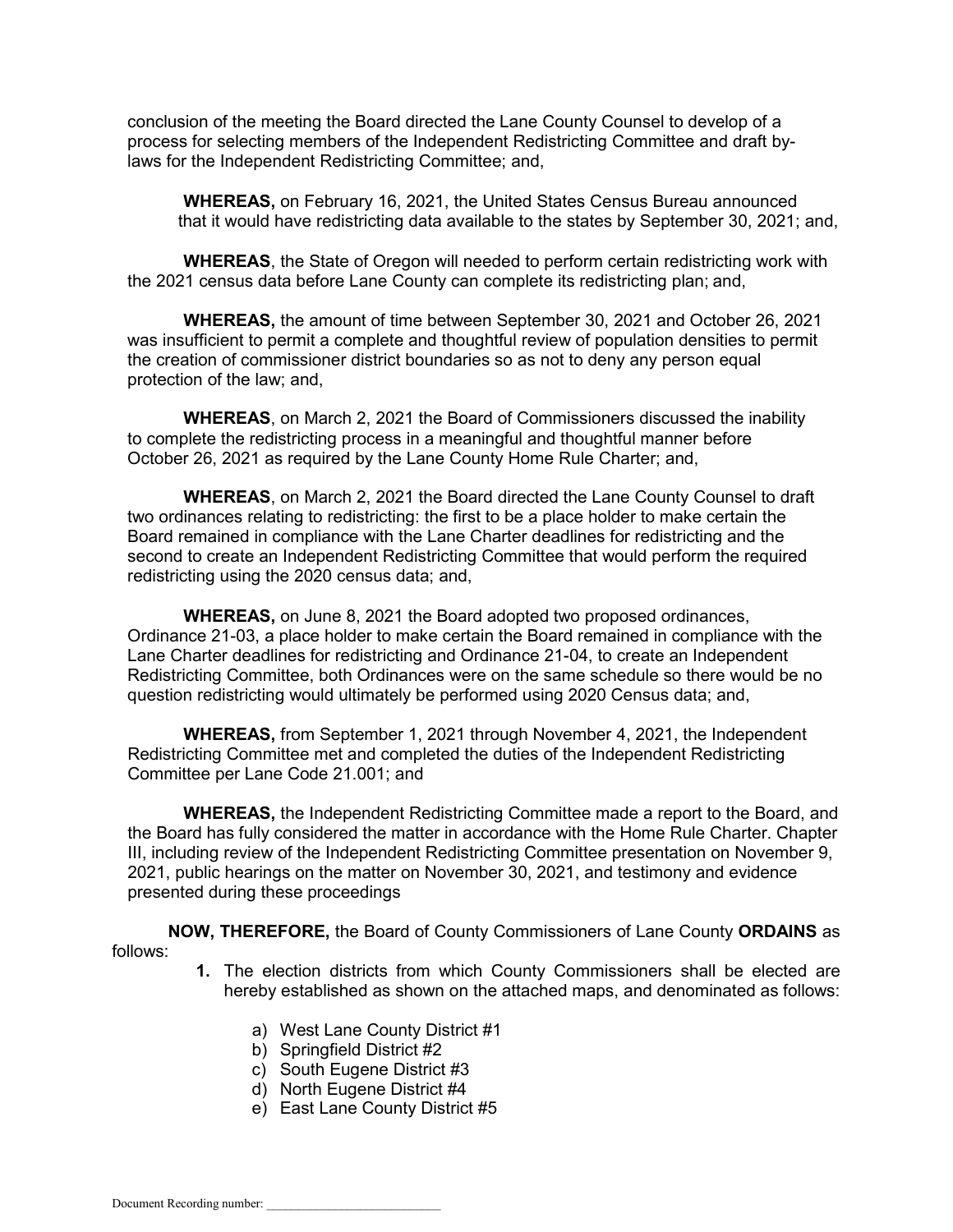- **2.** Upon approval of a final map, grant the County Clerk discretion to fine-tune the commissioner district boundaries in de Minimis ways that align the boundaries with existing districts, provided the population equality is not significantly altered.
- **3.** Upon enactment of the ordinance, the attached maps shall be recorded in the Lane County Deeds and Record. After recording, the appropriate recording identification shall be noted on the bottom of this ordinance.
- **4.** Lane County Ordinance No. 9-11. Which previously set district boundaries is hereby repealed.

**ENACTED** this  $\frac{30th}{\text{day of}}$  November \_\_\_\_\_\_, 2021

 $\sum_{i=1}^{n}$ 

Jøe/Bernéy, *C*hair Lańe County Board of Commissioners

 $\frac{1}{2}$ 

Recording Secretary for this Meeting of the Board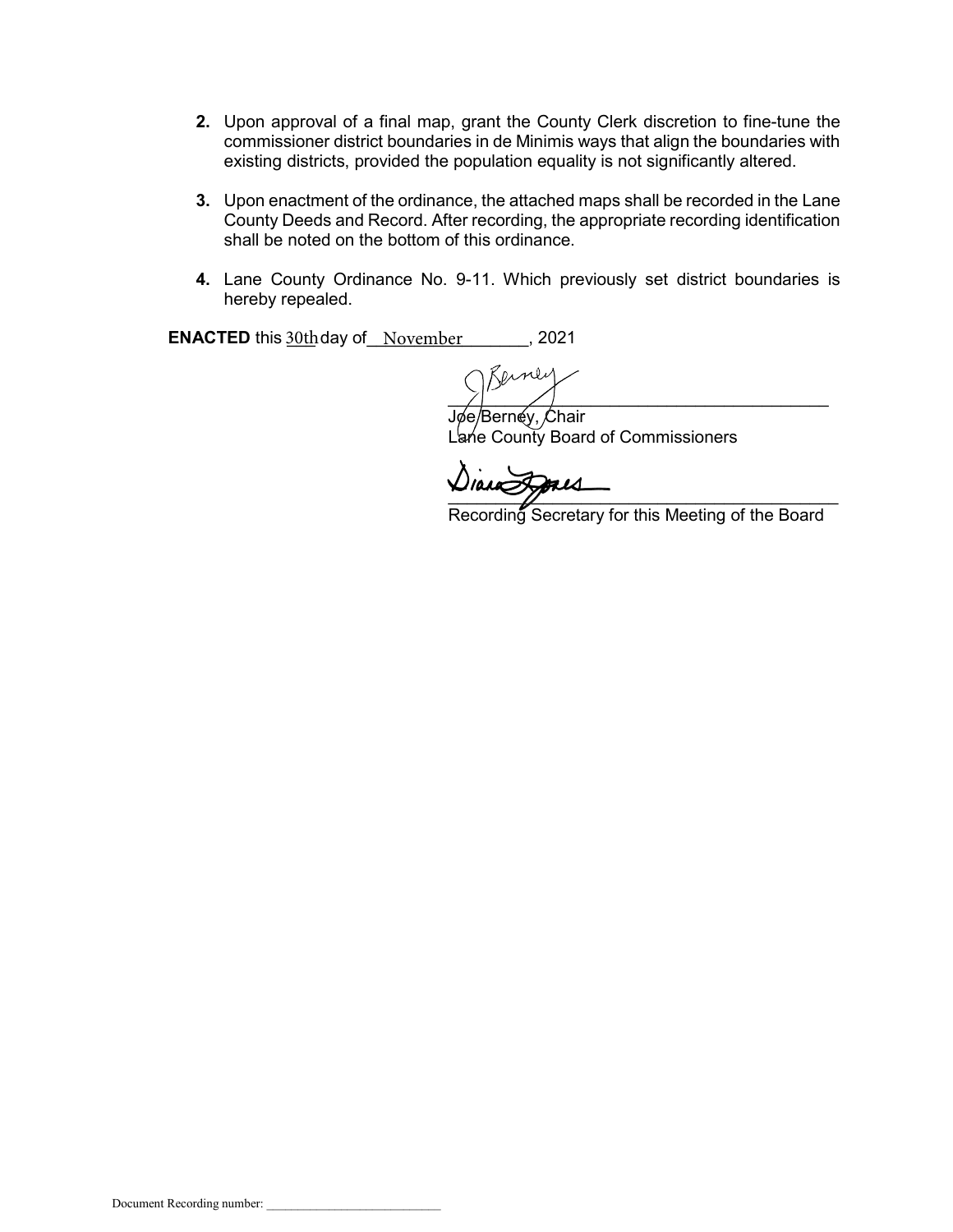